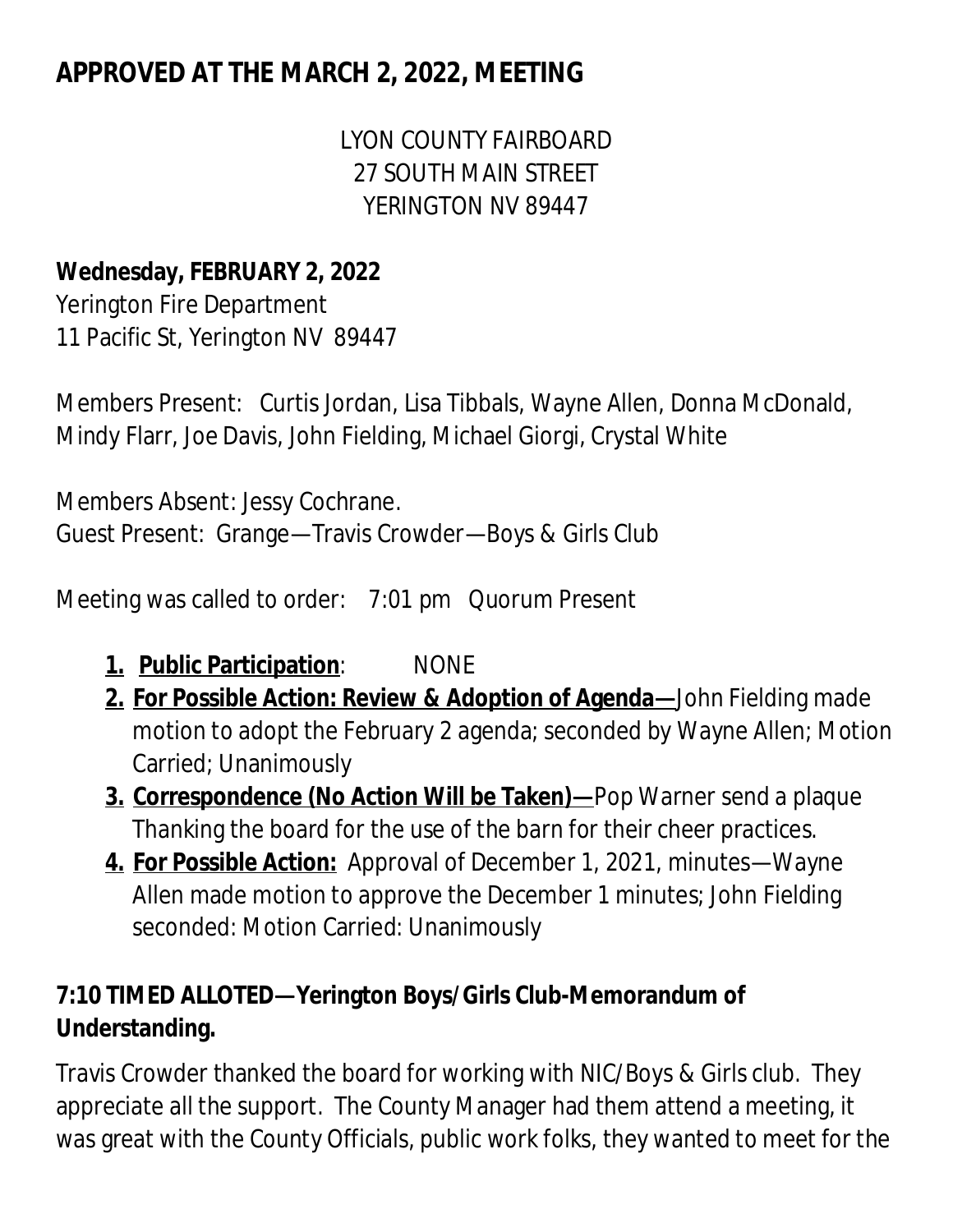paperwork on the County side, in the process they wanted to see if they could get something out there more on paper and an agreement. He shared with the board even though there is a new location, NIC will not be moving to that location for 2 years. They have not even gone public with their fan base, that they must stay at the fairgrounds for now.

They have found the amount of dirt that would have been done at the new location, the cost has triple figured. So, the MOU is now a void, they will definitely be at the fairgrounds for a least 2 more years.

Wayne Allen questioned the Bull riding of profit sharing on the MOU. Lisa Tibbals explained that the MOU is a void and that they have always paid the County \$4000.00 every year, its not a profit sharing. The fair board has exclusive to the concession stand. Travis Crowder told the board if there are ideas or suggestions, from this board and need there help they want to work with us to better the facility.

# **5. For Possible Action: Approval of Lease Agreements**

\*Martinez-Main Barn-April 16—Michael Giorgi made motion to approve lease agreement; Wayne Allen seconded: Motion Carried; Unanimously

**\*Hernandez-**Main Barn-September 10—John Fielding made motion to approve lease agreement: Michael Giorgi seconded; Motion Carried; Unanimously

**\*Lions Club**—Main Barn-April 30—Wayne Allen made motion to approve the lease agreement and waiving the fees in lieu of all the work and work they will do before fair; Donna McDonald seconded: Motion Carried; Unanimously

\***Fairgrounds**-Parking Lot-March 14 thru 29-Tent Revival—Donna McDonald made a motion to approve lease agreement and waive fees: John Fielding seconded; Motion Carried; Unanimously

\*NIC-Memorandum of Understanding—VOIDED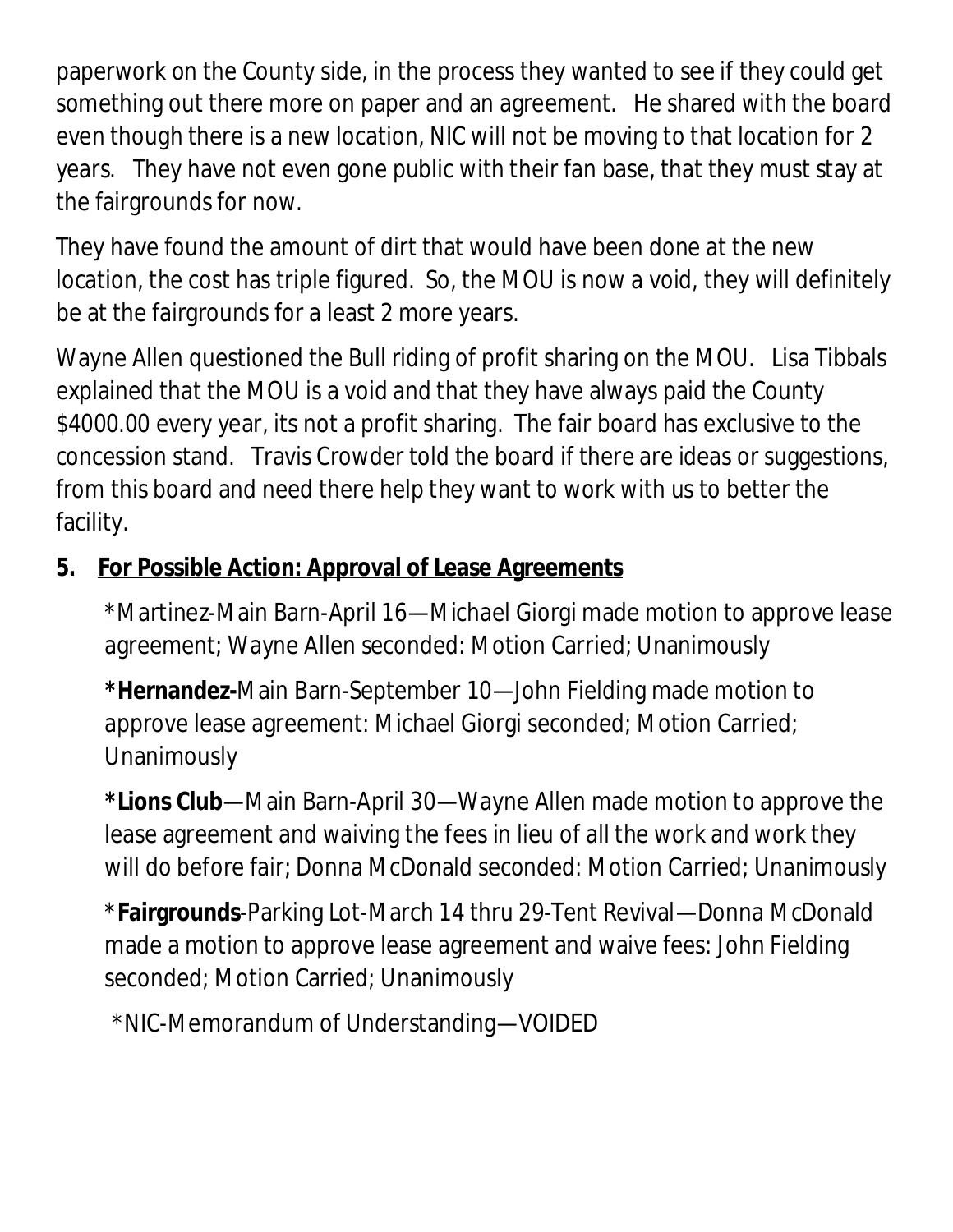# **6. For Possible Action: Review and Discuss 2021 Fair & Rodeo Results & 2022 Fair & Rodeo**

**\*Truck/Tractor Pull**—L & L Productions Bid—Donna McDonald made motion to approve the bid for \$15,499.00; Discussion--Wayne Allen would like to see the ticket prices increased. Lisa Tibbals stated we can't discuss ticket prices, that would have to put on an agenda. Remember this board has discussed this before we can't keep raising prices, we raised the wristband prices last year, so we better be careful with raising prices this year; Wayne Allen seconded; Motion Carried: Unanimously

#### **\*Rodeo-Four Star-Tabled**

# **\*Entertainment**

Sam Malcolm—Michael Giorgi made motion to approve the bid for \$4000.00; Crystal White seconded; discussion was to have Sam change the date on the top of bid to 2022; Lisa Tibbals will contact him get that changed and move forward with it; Motion Carried; Unanimously

**Nv Gunfighters**—John Fielding made motion to approve the bid of \$1200.00; Michael Giorgi seconded; Motion Carried; Unanimously

**Brian Bons-Clogger**—Wayne Allen made motion to approve the bid of \$5000.00; Crystal White seconded; Motion Carried; Unanimously

# **Chef Landry**—Tabled

Walk on the Wild Side-Animal Exhibit—Wayne Allen made motion to approve the bid of \$5000.00; Donna McDonald seconded; Motion Carried; Unanimously

**Fun Events**—Lisa Tibbals discussed quote from them for \$5650.00; Board discussed that they thought that was a high bid and to see if they would negotiate the price. The board also discussed if he wanted to bring the Rock wall and he could make the profit off that. Lisa Tibbals will contact them and see what we can get done.

**Walk on the Wild side—**Steve discussed it there somewhere else they could go, in concerns with the problems we had last year with the Hispanic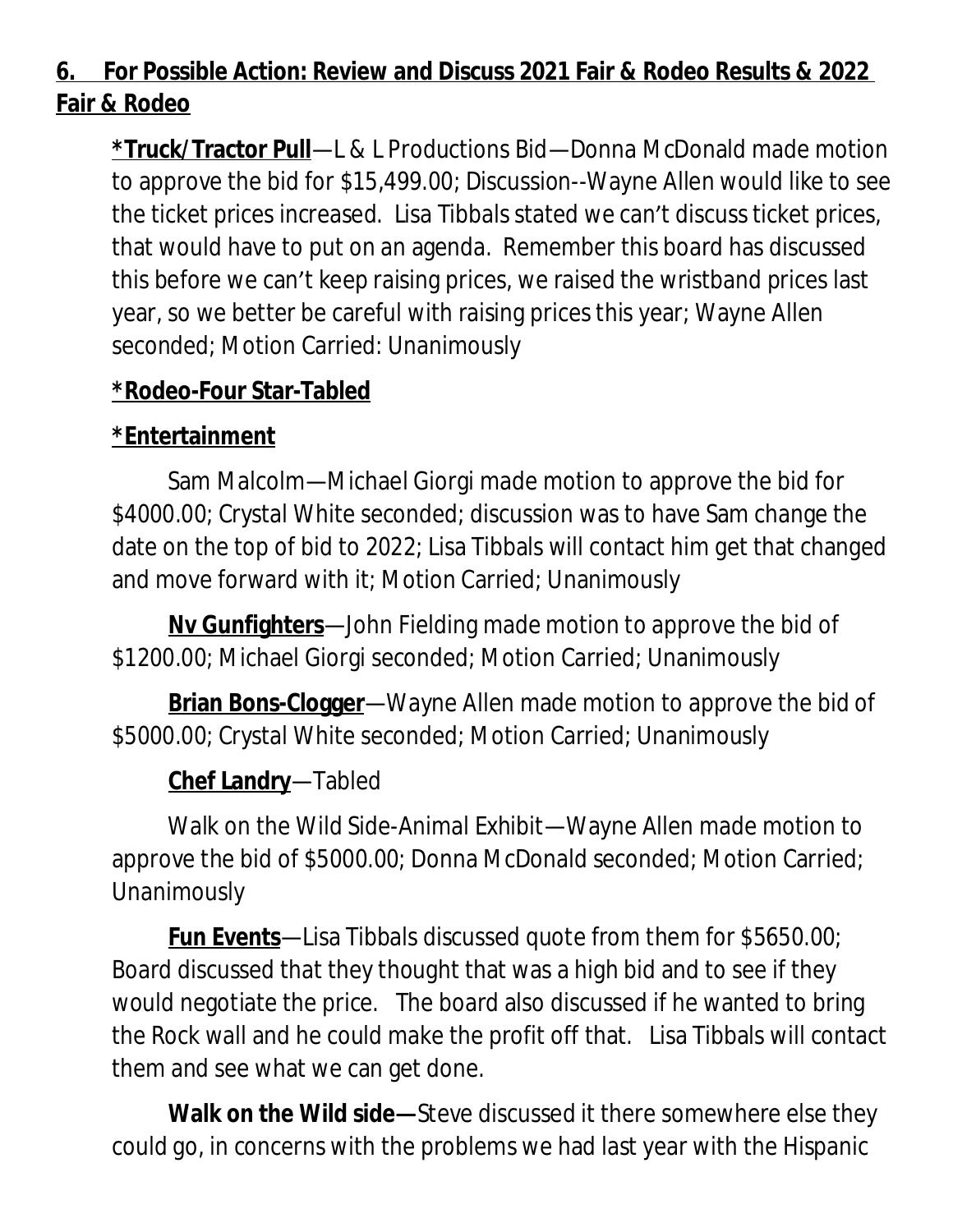dance and people. Lisa Tibbals handed out a map of a drawing of some ideas to what we could do to help with this. Panel off the section straight across from him to the hay wall. We could do this on Friday morning so we can close it off after carnival closes than there is no walkway there for people. Board discussed options and agreed we would figure something out to fix that problem. Wayne Allen made motion to approve the bis for \$ 5000.00; Donna McDonald seconded; Motion Carried; Unanimously

**Budget**—The board discussed the budget: Lisa Tibbals went thru the budget. Lisa Tibbals just brought numbers over from last year what we spent. We made \$22,000 last year. So, the numbers will change with the contracts that have come in and the amount will change. The board discussed adding \$400.00 to the parade budget. Security worked up a schedule for \$20.00 an hour and Heidi from Fun Events will do security like last year but have more of a schedule. The total came up to \$1500.00, added \$200.00 in for purchasing shirts for them to wear; Livestock show the tent went up. Bands are left open; we will put \$5000.00 back in there but we could probably get two band for that price. Exhibit hall budget board agreed on \$500, \$300 for miscellaneous and \$200.00 for judges; Lisa Tibbals stated she did contact VIP security for the security in the Exhibit Hall for \$400.00.

**Appreciation Dinner** discussion was to not have a dinner the Wednesday before fair, lets have one after fair. Our turn out has been poor the last couple of year. Maybe do it 2 weeks after the fair and do everything ourselves, send out actual invites to all the sponsors and volunteers. We could still do Hall of Fame and Volunteers, keep the \$1000.00 in there for purchasing the food. We wouldn't need 4-H to cook or serve. Board agreed to leave the \$1000.00 in the budget for Appreciation Dinner.

Lisa Tibbals discussed things that need to be added to the budget: **Advertising**-we did not get grant money for advertising for this term, January to June. We need to get brochures, fair books, printed this round. Posters are made by Capital Beverage as part as their sponsorship. Lisa Tibbals stated \$4000.00 would probably be enough to get advertising, brochures, fair books. If we don't use all of it, it will just go back into the budget. Lisa Tibbals also suggested putting some money back into the Mud Volleyball and the Horseshoe contest. We took that away several years ago and those events have been going great and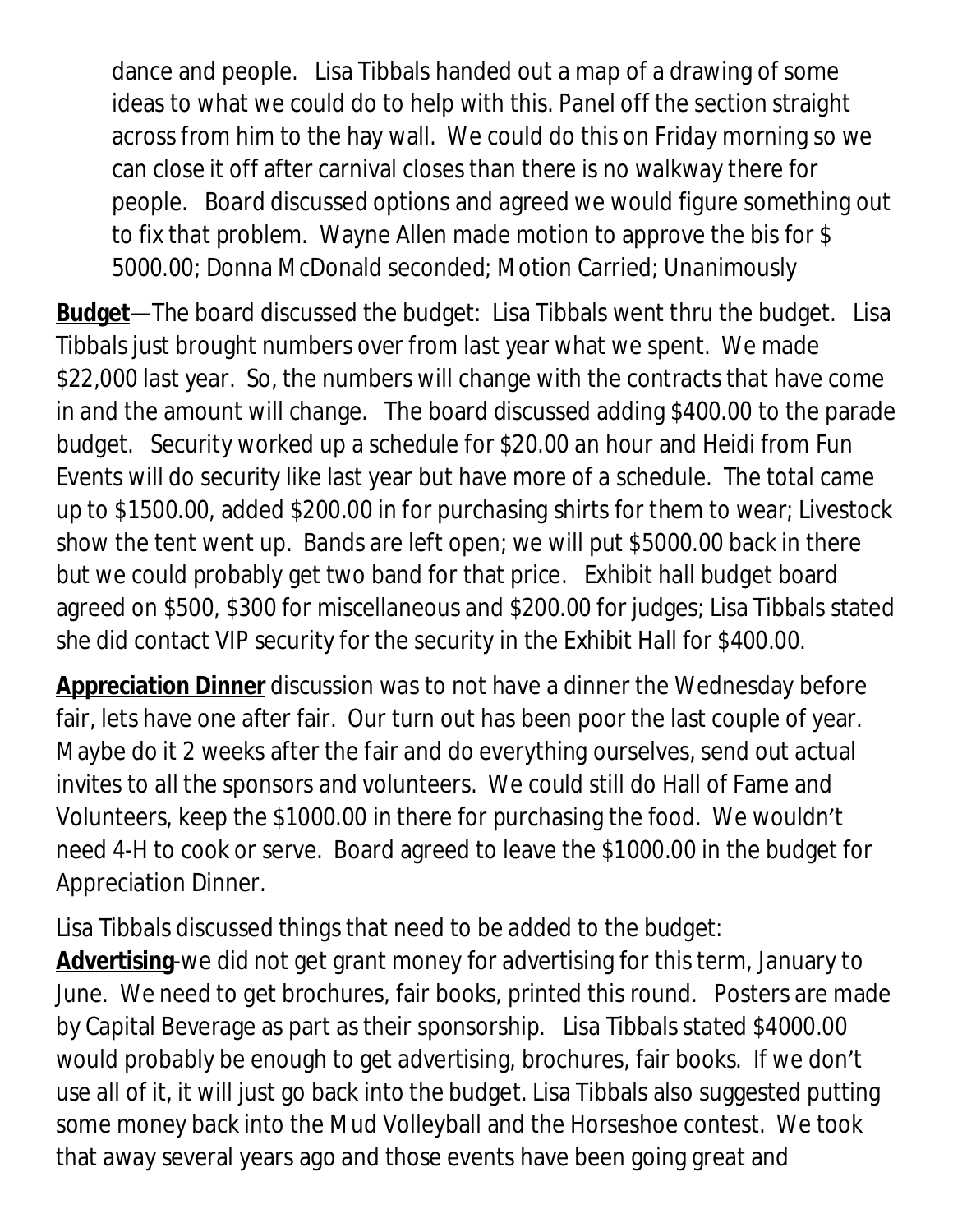continuing to grow, maybe we should put some back into those events. Board agreed \$300.00 into both Volleyball and horseshoe.

Wayne Allen would like to see more money added to the Derby, that's the only event that makes money. John Fielding explained that it is not the pay out that is the problem its drivers and cars, entries. Board discussed maybe having an incentive to get more entries, cars.

We did see some great stuff at Western Fairs, but the prices have increased. We did book the Walk on the Wild Side, Cloggers, and we did book Chef Landry that we had several years ago for inside the barn. He does a cooking show he gave us a great deal, so we booked him. All of these are in the budget already. We found another one that is called "the magic bean" it's the farm to table show, with magic. Its was awesome, its interactive. They also have a hand washing sink that is a barn with animals that are sinks and its an educational thing, how important it is to wash and with the world today it would be awesome. The price on them was \$1500.00 and day for the Magic Bean and \$1000.00 for the hand washing. It would be great to get someone to help with this and sponsor these to it would be awesome. We also found some bands that we could probably get for Friday and Saturday night that would be cheaper than we paid last year. Lisa Tibbals will work on the bands and move forward with those for next meeting.

**Allied Sanitation—**Crystal White made motion to approve the contract from Allied for \$5496.00; Wayne Allen seconded; Motion Carried; Unanimously

Lisa Tibbals handed out a map of a new layout for the Santi Huts, placement of the Santi huts for this year a permeate place for them. We would still have Santi Huts in areas we always do but we would have a central location for them. So, if we were renting Big Barn or Ray Voshal Hall the Santi Huts are in a location for both barns. Lisa Tibbals will be meeting with facilities and looking at what it will take to get this done by fair.

# **7. For Possible Action: Silver State Livestock Show**

\*Camelot—Rental of Agreement—Donna McDonald made motion to approve the agreement for \$ 12,310.50; Wayne Allen seconded; Motion carried; Unanimously